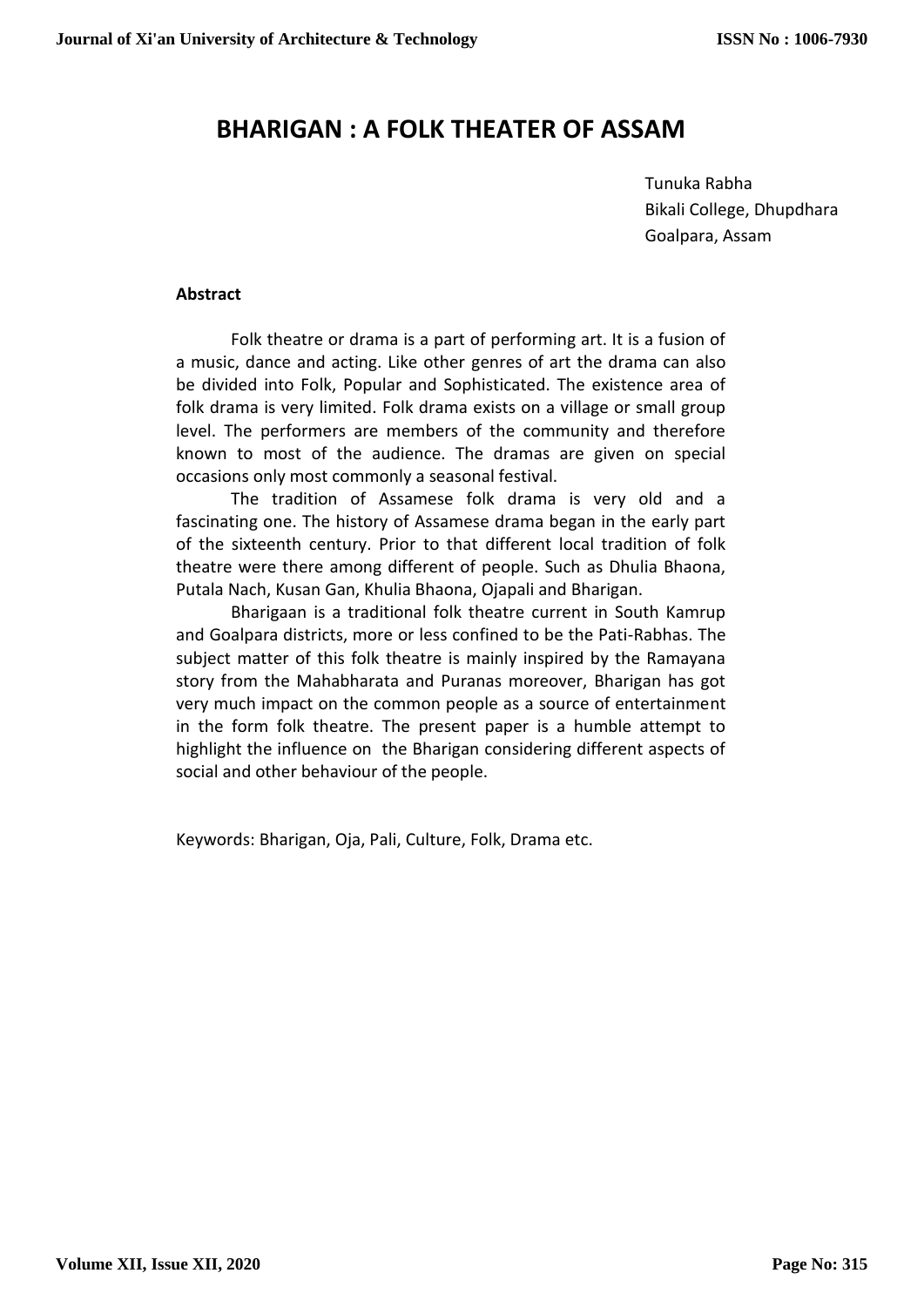## **1.0 Introduction:**

Assam, the Land of rich cultural heritage has a long tradition of folk drama. The inhabitants of this land were not deprived of entertainment in the field of visual arts. People of this land performed many forms of performing arts comprising of various elements of drama. These folk arts can be called as rudiments of dramatic entertainments which can be traced long back and continues till today with popularity in Assam. These folk performing arts till date have occupied a special position in the rural society of the state. Some of these folk performing arts are Oja-pali, Putala nach , Dhulia bhaona, Khulia bhaona, Nagara nam, Kushan gan, Ankiya nat and Bharigan. In this study attempts are made to discuss about a type of folk drama popular in various areas of the Goalpara and Makeup district of the state and performed mainly by Pati Rabhas of the regions which is popularly known as Bharigan. This folk art which is a mixture of music, song and drama are performed in various areas of Goalpara and Makeup district of the state and nearby areas of Meghalaya such as Kothakuthi Hirapara, Mashlam, Khameri, Bengduba,Bondapara, Rongjuli, Dudhnoi, Bongaon, Manikganj, Khardang, Habanda, Deoripara, Makri, Rongchai, Badahapur, Baijuri, Nibari, Kukurkata, Bolbola, Ketekibari, Agiya, Balijana, Hatigao, Bordak, Khuksipara, Nabang, Suwarmari, Dangorbhita and Sakadha. The Bharigan which has a religious, cultural and recreational purpose, has been mainly practiced and performed by the Pati - Rahbas. This folk art which is a mixture of music, song and drama are performed in various areas of Goalpara and Makeup district of the state and nearby areas of Meghalaya such as Kothakuthi Hirapara, Mashlam, Khameri, Bengduba,Bondapara, Rongjuli, Dudhnoi, Bongaon, Manikganj, Khardang, Habanda, Deoripara, Makri, Rongchai, Badahapur, Baijuri, Nibari, Kukurkata, Bolbola, Ketekibari, Agiya, Balijana, Hatigao, Bordak, Khuksipara, Nabang, Suwarmari, Dangorbhita and Sakadha. The Bharigan which has a religious, cultural and recreational purpose, has been mainly practiced and performed by the Pati - Rahbas.

## **1.01 Objectives:**

(a) to bring forth various elements of Bharigan as a folk theatre.

- (b) to encourage research work on Bharigan by highlighting it's various aspects.
- (c) to look into the prospect of providing a platform to the performers of Bharigan.

# **1.02 Methodology:**

 The data of present study is taken from both secondary and primary sources. The primary data has been collected through the interview and observation. For the purpose of this paper visited the villages and interviewed the people related with Bharigan and observed the performances. For the secondary data, books, articles in magazines, newspapers published related to the topic and research work available in this respect have been taken for help.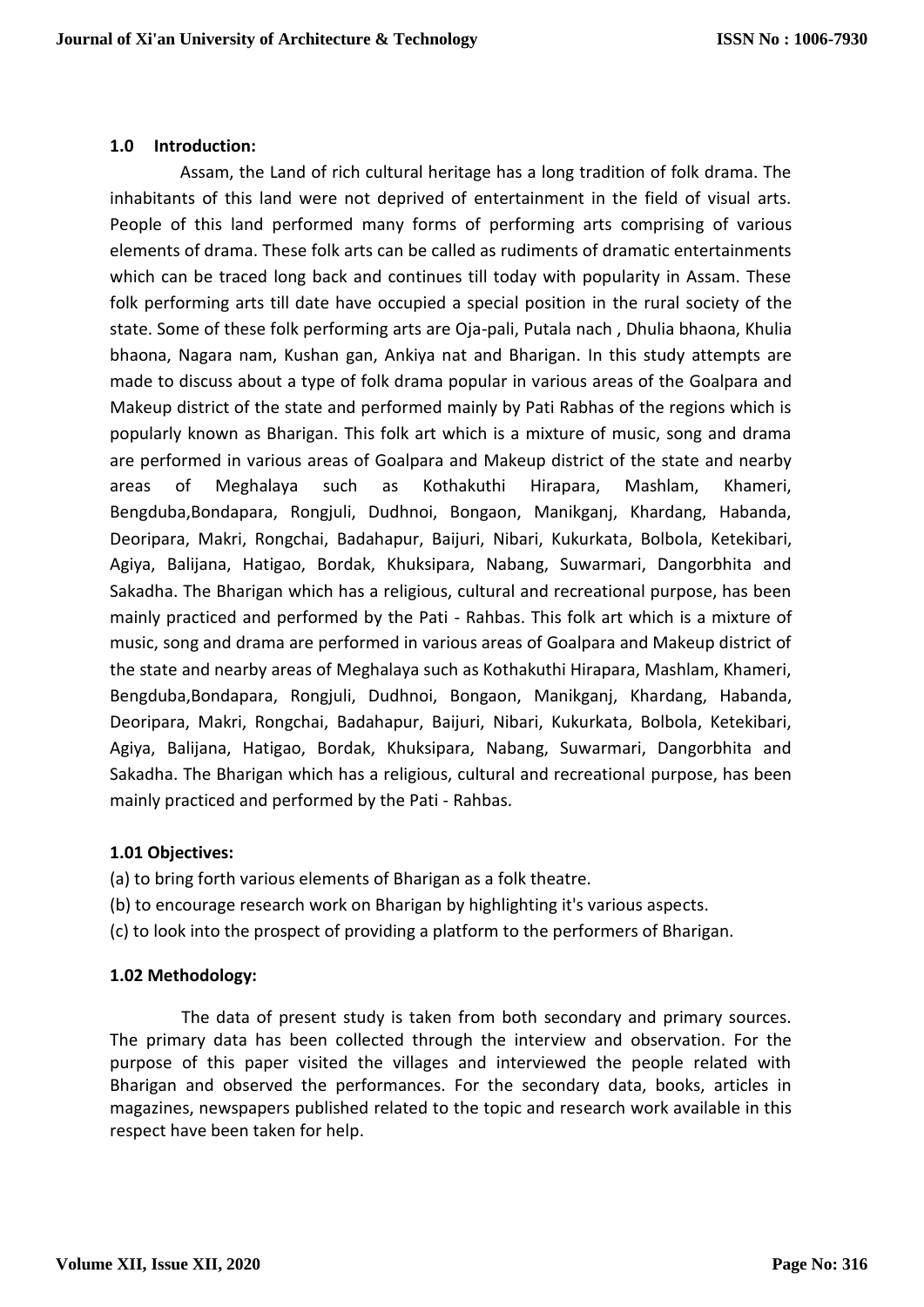## **2.00 History of the name - Bharigan :**

 There are diverse opinions with regard to the name Bharigan. According to a section of people, the name has been derived the fact that the items necessary for the performance was carried by one or two person who were known as Bhari ( the carrier) and due to the exercise of this activity the performance was named as Bharigan. There are some who opined that the term Bhari was used to mean Bhao, Bhaona or Bhaoriya whose literal meaning is acting, drama and actors. A few others opined that the word Bhari came to be adopted due to the use of weighty mask in the performance and it was known as Bharigan. It may be mentioned here that according to some artists of Bharigan, the name Bharigan is derived due to the role of person (Bhari) who carried the necessary items to the different places for staging of song based dramatic performance.

## **2.01 The theme:**

 The theme of the Bharigan is mainly taken from the great epic Ramayana and Mahabharata. The theme of the dramas such as Ravan bodh, Mahiravan bodh, Sita horon, Toronisen bodh, Saktishel, Patal kando, Bali bodh etc.

## **3.00 Person associated with performance of Bharigan :**

 In the performance of Bharigan there are many persons who are associated for successful staging of the performance.

#### **3.01 Bhari**

 The person who carry the necessary items including mask ,dresses, costume & makeup items, weapons, musical instruments to the place of staging of the performance. In the ear line times, due to the lack of means of transportation, the Bhari (carrier) played an important role without whom the staging of the performance was just impossible

## **3.02 Oja or Mul gayok or Geedal :-**

 The Oja is the chief person in the whole performance of Bharigan . He is the director ,singer and narrator of the sow. The oja has a similar function with that of Sutradhar of Ankiya Nat. His presence is important from beginning till the and of the show . He introduces all the characters of the drama .He narrates the story and maintains co-ordination between the music, song ,story and the acting .The Mul or Oja leads the performance with a whisk in his hand. He recites verses and he dances with the assistance of Palis . He normally wear white dhoti or large gamocha, white Panjabi Kurta with long comforter and wear nupur (jingling anklet ) in both the ankle .He wears a white pag ( specially designed cap) in his head.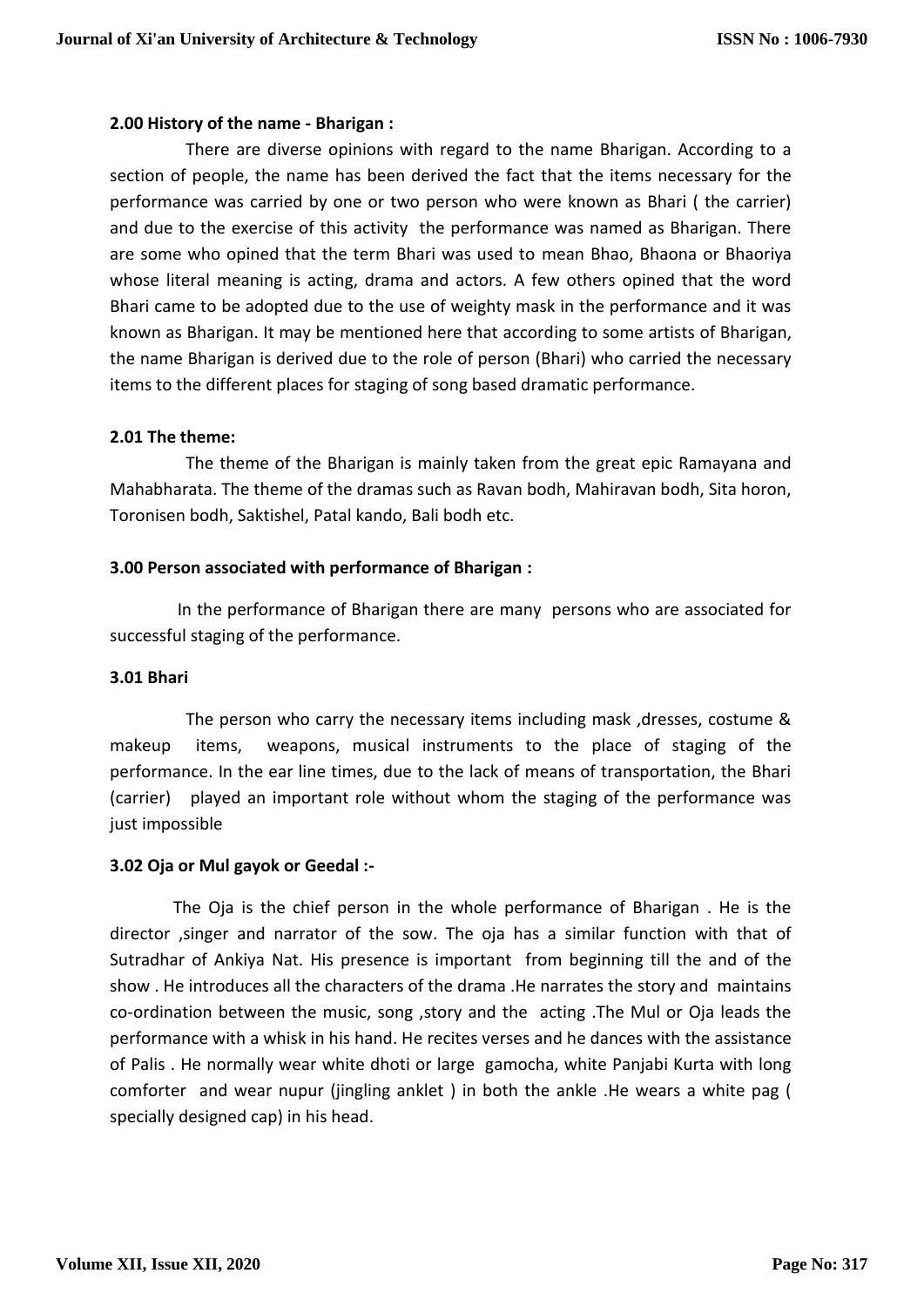## **3.03 Pali :-**

 The Oja is assisted by a group of person who are known as Pali . They repeat the song and verses which was initiated by the Oja. The number of polis varies as per the strength of the member of the Bharigan group. Normally 10 to 15 Palis assist the Oja in the performance. They wear white dhoti or Gamocha with white Punjabi Kurta and take comforter in their neck known as Pajar.

## **3.04 Bain and Jhali bojuwa :-**

 There are two types of musician in Bharigan performance . They are Bains who play khol,a traditional drum and the Jhali bojuwa who play medium size cymbals. Normally two person plays the khol and two person playes the cymbals. But sometimes four Bains also play Khol and four person play the cymbals in the performance.

#### **3.05 Dohari :-**

 In the performance of Bharigan, the chief assistant of the Oja is known as Dohari. He is expert in song, verses and gestures & movements.

#### **3.06 Bhaoriya:**

 The performance of Bharigaan take it's course with appearance of various characters like Rama, Lakshman, Sita, Ravan, Mandodari, Matuli, Durga, Kali, Maa Bhagawati, Hanuman, Bibhishan, Sugriba, Neeljit, Neelkanta, Nirman, Kabiraj among others. They appear in the stage with makeup and costume as per the demand of the characters. The actors take necessary weapons as per the requirement of the characters.

## **3.07 Ketuwa or Bohuwa :-**

 This character is a much awaited one for all the audience as he adds humour to the performance. Though there is no any direct influence of this character in the story but due to the demand of the audience this character is an unavoidable part of Bharigan.

## **4.00 The Performance:**

Bharigan is normally performed on the occasion of some religious functions and social events. Sometimes it is also staged with only recreational purpose. But whatever purpose may be, the whole performance is carried out with utmost religious devotion. Before the beginning of the performance Mah-Prasad(offerings to Almighty) is offered to the Goddess Kali. The Oja or Mul, the musician and the actors put their makeup and costume in the Cho-ghar(green room). The performance begins with 'Khol Bandhan' which is playing o khol and cymbals by the musicians for about half an hour. This preliminary part may be compared with the Dhemali of Ankiya Nat. After this preliminary, the Oja enters in the stage with a whisk in his one hand. He started the prayer song which is known as 'Gita Bandan'. ''Tumi hari dinomay etini bhubone kore me jani tumare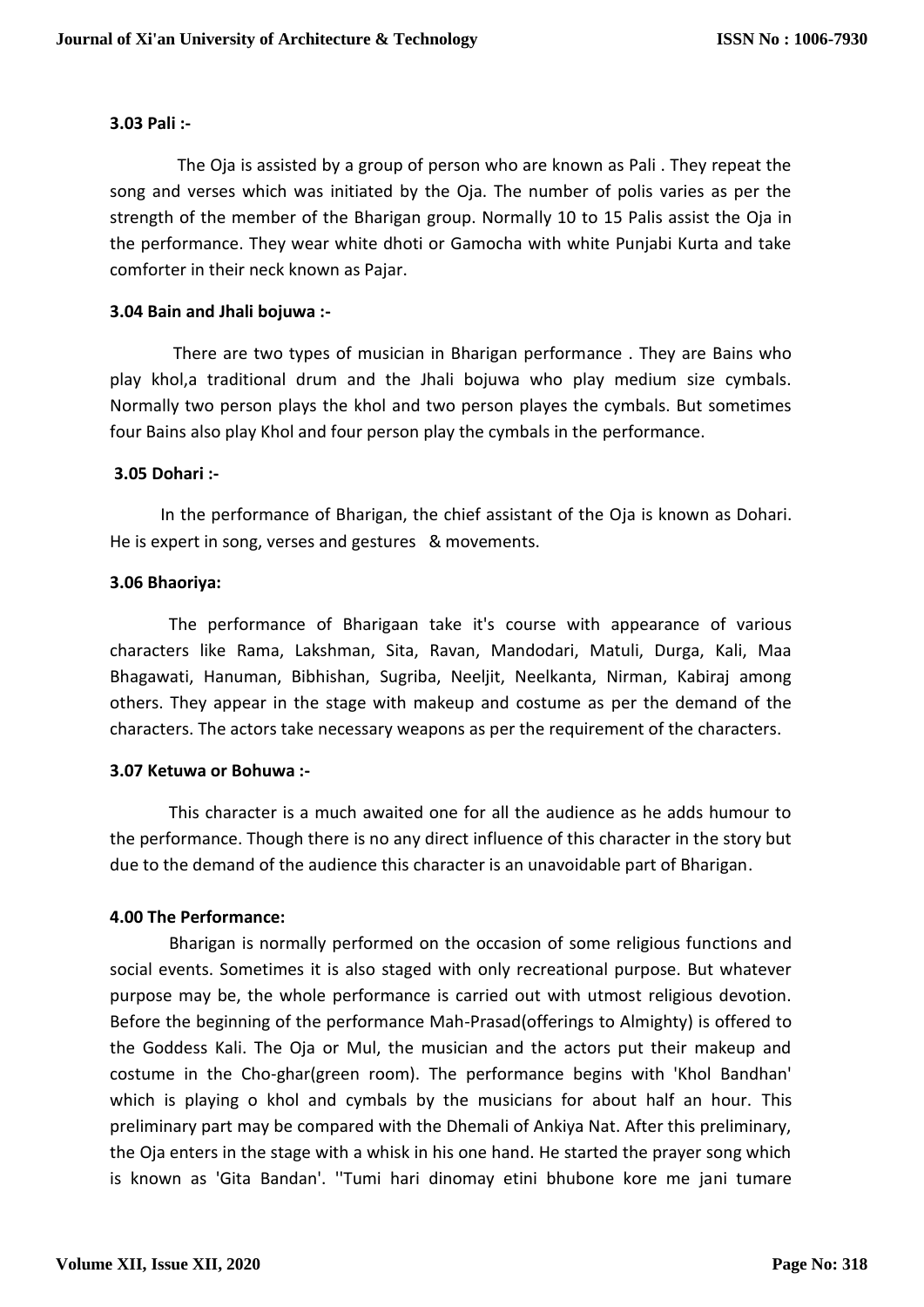mohima, Kuti kuti prajapati chatur mukhe koru tuti chari veda nepayo taro mahima. The Palis assist the Oja by reciting the last part of every verse. This part lasts for about half an hour. The Oja and Palis continue the song and verses(Dhuwa Panda) in praise of different deities. Before starting of the main story, two actors known as Lakhor Chawa and another actor known as Muni enter in to the stage. They enter in the stage with fire in their hand. This act has resemblance with the Agnigarh of Ankiya Nat. These characters symbolises Lord Rama, Lakshmana and Vishwamitra. After their departure from the stage the Oja introduces the various characters with songs and dialogues as per the need and time of the story. The characters appear in the stage and perform their role with dancing movements the story takes it's own course as per the direction of the Oja. The performance continues the whole night. At the last part of the performance, Goddess Kali appears in the stage with dancing movements. It is believed that the dance movements of Goddess Kali should be staged after the rising of Sun. At the end of the performance, the Mah prasad is distributed among the performers and audience in the morning.

## **4.01 Use of Language :-**

 The Bharigan is performed by using various languages such as Bengali, Assamese and Hindi. Though Assamese language is the dominat language of majority of the locality, the use of Bengali language is considered as special feature of this performance .The performers of the Bharigan Dol informed that Hindi words are also sometimes used in the Bharigan performance.

## **4.02 Use of Mask :-**

 The use of different mask is a special feature of this performance. These masks are made of wood and various colours are used to make these masks attractive. These masks are treasured with almost care either in the worship hall or under the guidance of the Oja of the performing team . It is believed that prayer should be offered to these masks specially in some occasions like Shyama Puja, Ambubashi, Sankrati etc.

## **5.00 The present scenario of performance of Bharigan :-**

 The popular folk art of Goalpara and Kamrup district was very often by various Bharigan teams such as kothakuthi Hirapara Bharigam Dal, Bondapara Bharigan Dol, Maslam Bharigan Dol, Khamari Bharigan Dol, Bardakpuranipara Bharigan Dol, Meghadam Bharigan Dol. During the discussion with the artists and members of two Bharigan teams and local inhabitants of the regions it is observed that during last few decades they have experienced a declining trend in the performance of Bharigan some members of the Bharigan Dol which was formally established in the year 1895 in formed that they experienced the declining trend from last 30 to 35 years. They remember that 30 to 35 years back , there were competition between Jatra party and their team. Recounting his experience some members says that they remember , they counted the number of performance of Jatra party in our locality in every particular year and to many years they